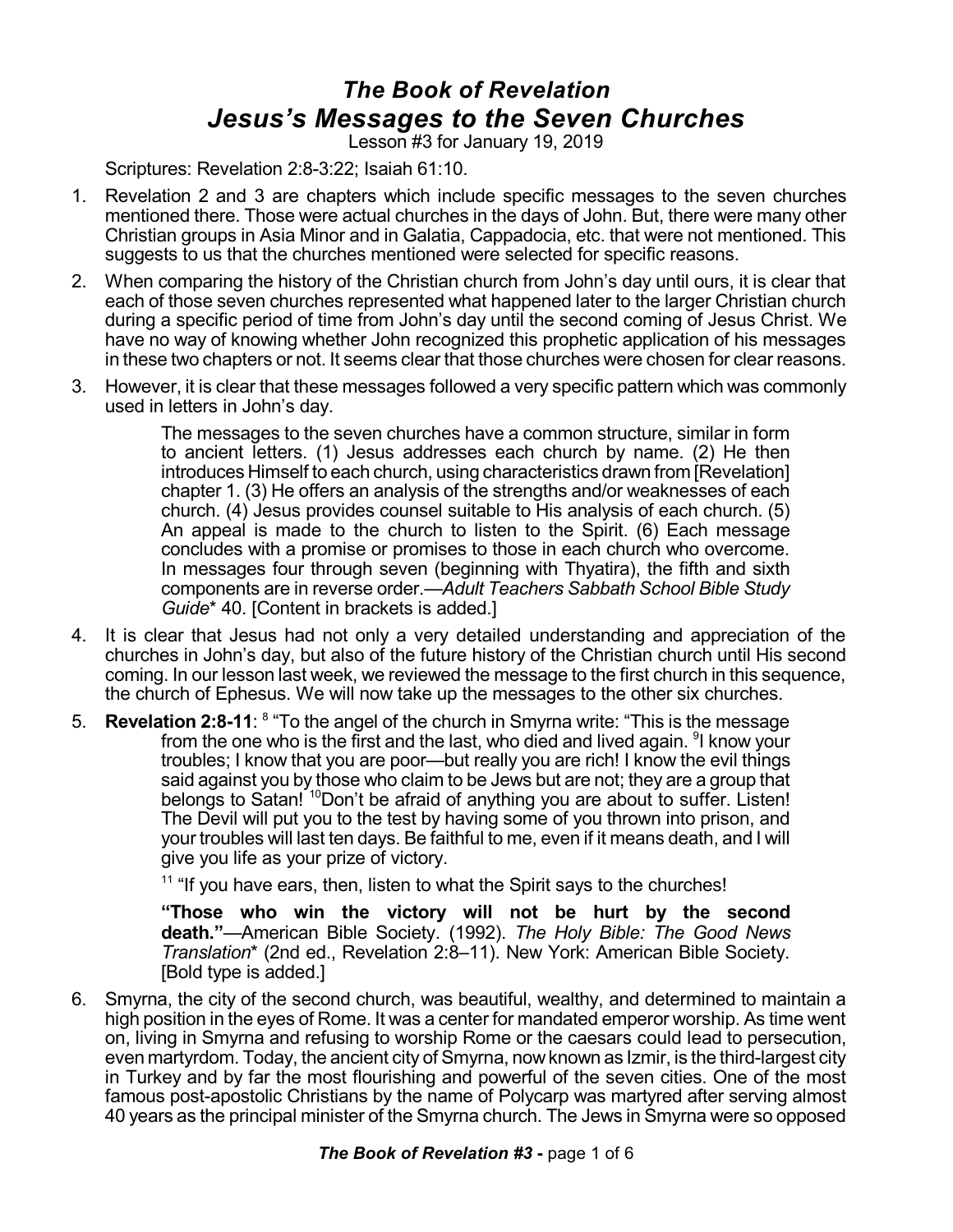to the Christians that when Polycarp was arrested on a Sabbath and sentenced to death, the Jews went out, even though it was on Sabbath, and were foremost in gathering firewood to burn Polycarp.

- 7. Whereas the church at Ephesus represents the prophetic period from the days of Jesus to the end of the 1<sup>st</sup> century, the prophetic period covered by the church in Smyrna was from approximately A.D. 100 to 313. The 10 years of persecution mentioned in the prophecy (Revelation 2:10) occurred under Diocletian from A.D. 303 until 313.
- 8. **Revelation 2:12-17**: <sup>12</sup> "To the angel of the church in Pergamum write: "This is the message from the one who has the sharp two-edged sword. <sup>13</sup>I know where you live, there where Satan has his throne. You are true to me, and you did not abandon your faith in me even during the time when Antipas, my faithful witness, was killed there where Satan lives. <sup>14</sup>But there are a few things I have against you: there are some among you who follow the teaching of Balaam, who taught Balak how to lead the people of Israel into sin by persuading them to eat food that had been offered to idols and to practice sexual immorality. <sup>15</sup>In the same way you have people among you who follow the teaching of the Nicolaitans.  $16$ Now turn from your sins! If you don't, I will come to you soon and fight against those people with the sword that comes out of my mouth.

 $17$  "If you have ears, then, listen to what the Spirit says to the churches!

"To those who win the victory I will give some of the hidden manna. I will also give each of them a white stone on which is written a new name that no one knows except theonewho receives it."—*GoodNewsBible*\*(Revelation 2:12-17).

- 9. Pergamum became famous as a center for various pagan cults. Near the foot of the high cliff housing the major religious centers of Pergamum, there was a temple complex dedicated to Asclepius, the Greek god of healing. The Christian church at Pergamum faced challenges from both inside and outside the church. Within the church, a group called the Nikolaitans or Nicolatians ate food offered to idols and practiced sexual immorality. They were compared to Balaam. (See Numbers 31:16.) The time period covered by the church in Pergamum was from A.D. 313-538. This was a time of rapid spiritual decline and apostasy with many pagan festivals being integrated into the nominal Christian faith. Pergamum was a great cultural center and the capital of Asia Minor. It also had the first known temple built to one of the caesars–the Emperor Augustus–built in 29 B.C. Later, temples were built to the emperors Trajan and Severus.
- 10. **Revelation 2:18-29**: 18 "To the angel of the church in Thyatira write:

"This is the message from the Son of God, **whose eyes blaze like fire, whose feet shine like polished brass**. <sup>19</sup>I know what you do. I know your love, your faithfulness, your service, and your patience. I know that you are doing more now than you did at first. <sup>20</sup>But this is what I have against you: **you tolerate that woman Jezebel**, who calls herself a messenger of God. By her teaching she misleads my servants into **practising sexual immorality and eating food that has been offered to idols.** <sup>21</sup>I have given her time to repent of her sins, but she does not want to turn from her immorality. <sup>22</sup>And so I will throw her on to a bed where she and those who committed adultery with her will suffer terribly. I will do this now unless they repent of the wicked things they did with her. <sup>23</sup>I will also kill her followers, and then all the churches will know that I am the one who knows everyone's thoughts and wishes. I will repay each of you according to what you have done.

<sup>24</sup> "But the rest of you in Thyatira have not followed this evil teaching; you have not learnt what the others call 'the deep secrets of Satan'. I say to you that I will not put any other burden on you. <sup>25</sup>But until I come, you must hold firmly to what you have. 26–28To those who win the victory, who continue to the end to do what I want, I will give the same authority that I received from my Father: I will give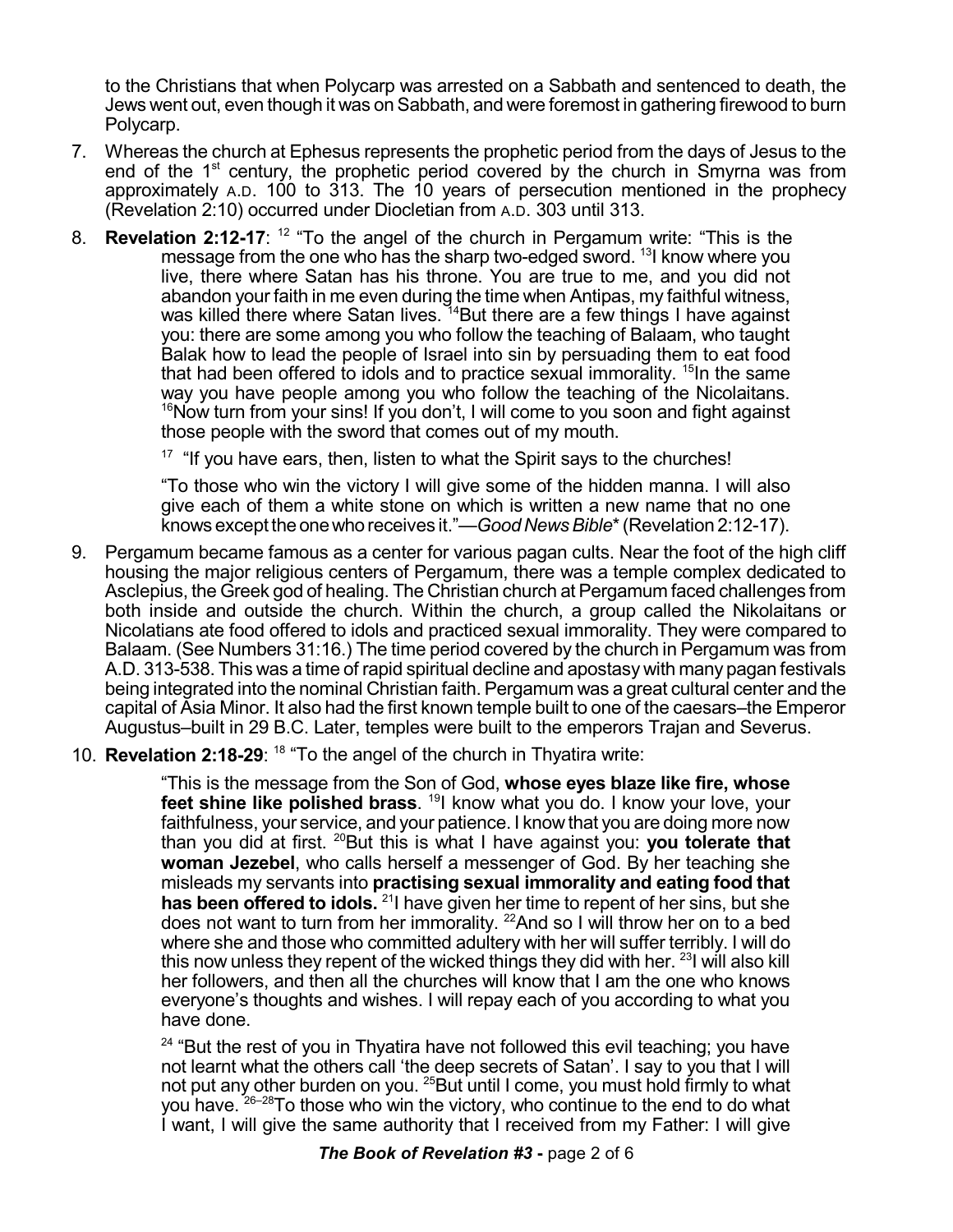them authority over the nations, to rule them with an iron rod and to break them to pieces like clay pots. I will also give them the morning star.

29 "If you have ears, then, listen to what the Spirit says to the churches!"—*Good News Bible*\* (Revelation 2:18-29). [Bold type is added.]

- 11. The message to Thyatira is almost twice as long as the messages to any of the other churches. Thyatira was famous for its guilds. Guild members were expected to attend guild festivals and participate in temple rituals which often included immoral activities. If one was thrown out of the guild, he would suffer tremendous economic sanctions and perhaps lose his business. Thyatira was famous for a red dye made from madder roots. Lydia, the businesswoman who accepted Christ in the city of Philippi, sold fabrics dyed with this beautiful dye sometimes called "purple goods." (See Acts 16:11-15.)
- 12. The church in Thyatira symbolized the condition of Christianity during the Dark Ages from A.D. 538 to 1565. This was the time of total domination of Western civilization by the Roman Catholic Church. But, at the end of this period, the Protestant Reformation arose. It is quite interesting to compare Revelation 2:18-29 and Daniel 10:5-6. Notice that the messengers to these two prophets were very similar in appearance: (1) They had eyes blazing like fire. (2) They had feet shining like polished brass/bronze. Unfortunately, the church in Thyatira tolerated "that woman Jezebel" who clearly felt it was acceptable to practice sexual immorality and eat food offered to idols. Compare the story of Jezebel recorded in 1 Kings 16:31-33.
- 13. During this time, tradition took the place of the Bible; a human priesthood became dominant, and various relics were worshiped. Works were regarded as the only way to obtain salvation. Those who tried to stick with true biblical religion like the Waldensees were persecuted, and thousands were killed. The true church had to escape to high mountain ranges or remote areas to avoid being killed. Those, however few, who remained faithful were commended by Jesus Himself. Toward the end of the Thyatira period, we see the awakening of the Protestant Reformation with Martin Luther and his predecessors and successors. See Revelation 12:6,13-14 for a brief description of what happened at that time.
- 14. **Revelation 3:1-6**: 1 "To the angel of the church in Sardis write:

"This is the message from the one who has the seven spirits of God and the seven stars. I know what you are doing; I know that you have the reputation of being alive, even though you are dead! <sup>2</sup>So wake up, and strengthen what you still have before it dies completely. For I find that what you have done is not yet perfect in the sight of my God. <sup>3</sup>Remember, then, what you were taught and what you heard; obey it and turn from your sins. If you do not wake up, I will come upon you like a thief, and you will not even know the time when I will come. <sup>4</sup>But a few of you there in Sardis have kept your clothes clean. You will walk with me, clothed in white, because you are worthy to do so. <sup>5</sup>Those who win the victory will be clothed like this in white, and I will not remove their names from the book of the living. In the presence of my Father and of his angels I will declare openly that they belong to me.

6 "If you have ears, then, listen to what the Spirit says to the churches!"—*Good News Bible*\* (Revelation 3:1-6).

15. This church at Sardis represents the Christian church from approximately 1565 to 1740. Like Pergamum, Sardis was located on a steep high bluff almost unapproachable by any enemy. Even though they felt very comfortable in their safety, one night while they slept, an enemy managed to scale the wall, slip inside the city, and open the gates, letting the enemies of Sardis enter. Twice, the city of Sardis was conquered; first by Cyrus the Great and, later, by Antiochus the Great (not Antiochus Epiphanes); in both cases, someone at night silently managing to crawl up the almost perpendicular escarpments and open the city gates from inside while the population, feeling perfectly safe, was sound asleep. Notice that Jesus warned the Christians from Sardis to watch–an appropriate warning to that city. Compare the warnings to others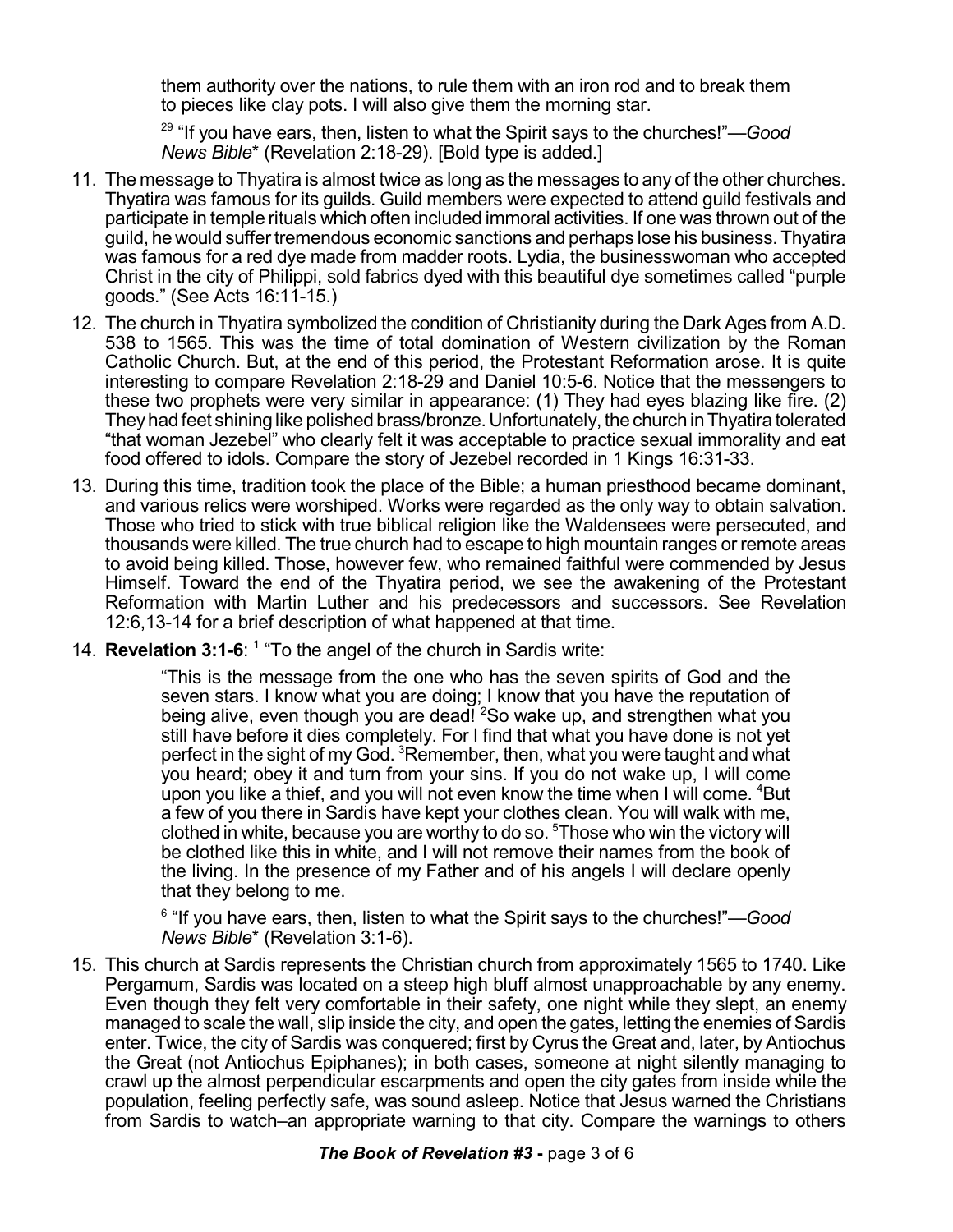recorded in Matthew 24:42-44 and 1 Thessalonians 5:1-8.

- 16. It is interesting to note that coins were first minted in Sardis around 600 B.C. The church at Sardis was not accused of any open sin or even apostasy but with simple spiritual lethargy. While the Protestant Reformation represented a great religious awakening, it was not long before those who followed the first reformers were impacted by secularism and the rise of educational rationalism. Creeds became the criteria for a church bolstered by dry philosophical arguments.
- 17. **Revelation 3:7-13**: 7 "To the angel of the church in Philadelphia write:

"This is the message from the one who is holy and true. He has the key that belonged to David, and when he opens a door, no one can close it, and when he closes it, no one can open it. <sup>8</sup>I know what you do; I know that you have a little power; you have followed my teaching and have been faithful to me. I have opened a door in front of you, which no one can close. <sup>9</sup>Listen! As for that group that belongs to Satan, those liars who claim that they are Jews but are not, I will make them come and bow down at your feet. They will all know that I love you.

 $10B$ ecause you have kept my command to endure, I will also keep you safe from the time of trouble which is coming upon the world to test all the people on earth. <sup>11</sup>**I am coming soon**. Keep safe what you have, so that no one will rob you of your victory prize. <sup>12</sup>l will make those who are victorious pillars in the temple of my God, and they will never leave it. **I will write on them the name of my God and the name of the city of my God**, the new Jerusalem, which will come down out of heaven from my God. I will also write on them my new name.

13 "If you have ears, then, listen to what the Spirit says to the churches!"—*Good News Bible*\* (Revelation 3:7-13). [Bold type is added.]

- 18. This message to the church in Philadelphia was prophetically addressed to a relatively-short, one-century time period from 1742 to 1844. It was a time of great religious awakening inEurope and North America. After the Lisbon earthquake in 1755 and the dark day in New England followed by a night in which the moon turned to blood, people began to awaken to the prophecies in the Bible about those events. Religious societies were started up including *the British and Foreign Bible Society* with the aim of making portions of Scripture or complete Bibles available in many of the languages of the world which had not yet been reached by Christianity.
- 19. Philadelphia, like other cities mentioned in these two chapters, was prone to a lot of earthquakes. On one occasion, the earthquake was so serious that the people moved out into the fields, living in tents or huts during the long period of aftershocks. Philadelphia is the only church that was not criticized in any way. It was during the Philadelphian period that William Miller and others in other parts of the world, began to preach about the soon coming of Jesus Christ. Miller concluded from Daniel 8:14 that its prophecy reached down to 1844.
- 20. Of course, Seventh-day Adventists understand that 1844 was important in church history as the final date in the prophecy of 2300 days/years of Daniel 8:14. It was the time when Jesus's ministry in heaven changed from being a ministry like that of the priests doing their daily duties in the ancient holy place, to a ministry like that of the high priest on the Day of Atonement in the most holy place. It was the beginning of the pre-advent judgment.
- 21. **Revelation 3:14-22**: 14 "To the angel of the church in Laodicea write:

"This is the message from the Amen, the faithful and true witness, who is the origin of all that God has created. <sup>15</sup>I know what you have done; I know that you are neither cold nor hot. How I wish you were either one or the other! <sup>16</sup>But because you are lukewarm, neither hot nor cold, I am going to spit [VOMIT] you out of my mouth! <sup>17</sup>You say, 'I am rich and well off; I have all I need.' But you do not know how miserable and pitiful you are! You are poor, naked, and blind. <sup>18</sup>I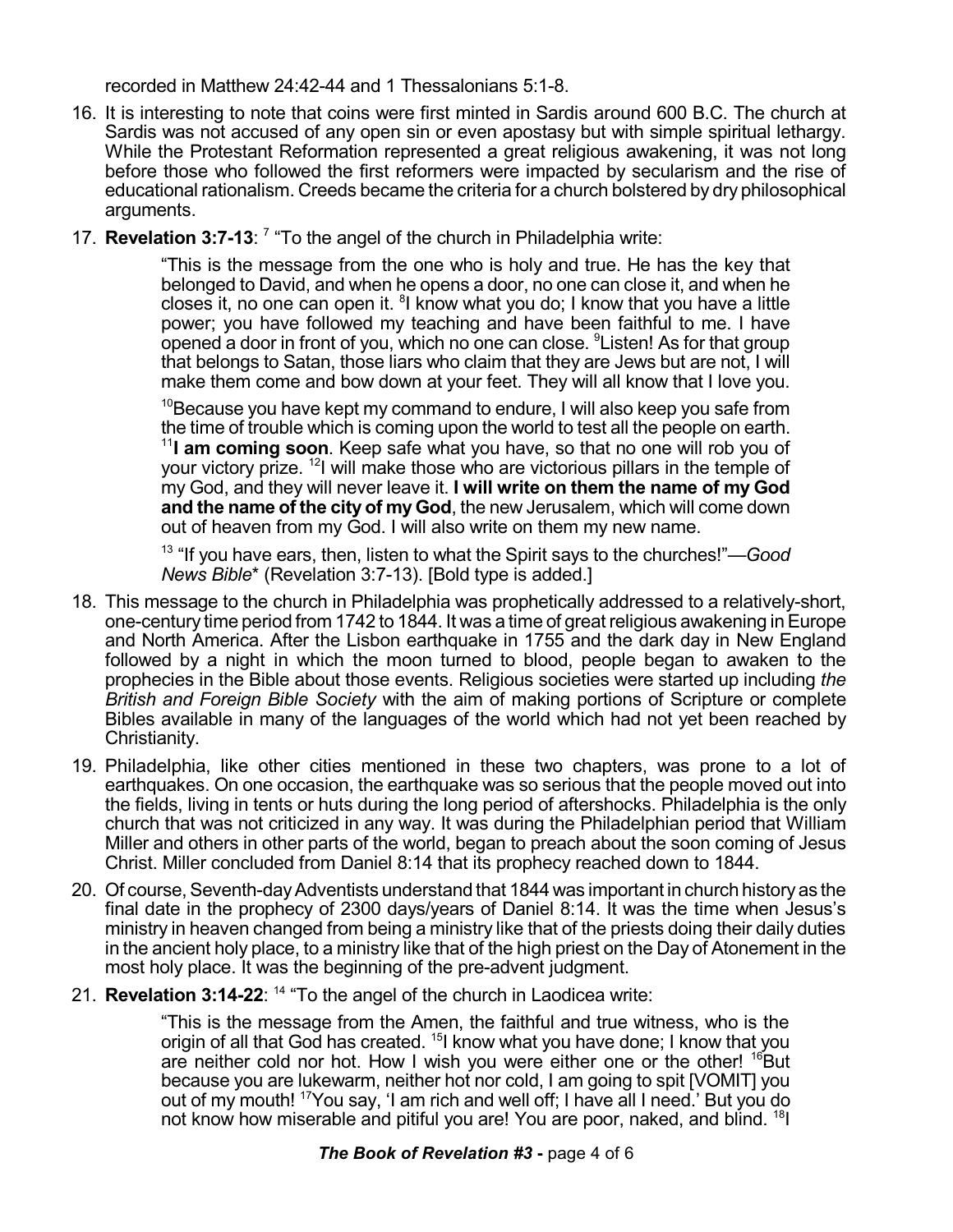advise you, then, to buy gold from me, pure gold, in order to be rich. Buy also white clothing to dress yourself and cover up your shameful nakedness. Buy also some ointment to put on your eyes, so that you may see. <sup>19</sup>I rebuke and punish all whom I love. Be in earnest, then, and turn from your sins. <sup>20</sup>Listen! I stand at the door and knock; if anyone hears my voice and opens the door, I will come in and eat with them, and they will eat with me. <sup>21</sup>To those who win the victory I will give the right to sit beside me on my throne, just as I have been victorious and now sit by my Father on his throne.

22 "If you have ears, then, listen to what the Spirit says to the churches!"—*Good News Bible*\* (Revelation 3:14-22). [Content in brackets is added.]

- 22. The church at Laodicea represents the history of the Christian church from 1844 until the second coming of Jesus. Ancient Laodicea was a very wealthy city situated on a major trade route. It was famous for its role in the textile industry, producing garments made of black wool. Its banks held a great deal of wealth. It had a medical school which had produced a famous eyesalve. In A.D. 60 there was a tremendous earthquake which essentially destroyed the city. Although Rome offered to help them rebuild the city, the citizens of Laodicea declined that offer of assistance from Rome, saying they did not need any help.
- 23. Laodicea was one of three cities mentioned in the Bible which are not far from each other: Hierapolis, Laodicea, and Colossae. (See Colossians 2:1 and 4:13-16.) The city of Hierapolis was located near several hot springs that produced very warm water in which people loved to bathe. It is believed to be the burial place of the disciple Phillip. On the southern side of the valley, was the city of Colossae, located at the foot of several high mountains and next to a cold stream coming out of those mountains which had almost a year-round snowpack. Laodicea had neither the cold stream nor the hot springs and got its water from springs in the valley near the present town of Denizli; the water was merely lukewarm. Those pipes have recently been found.
- 24. The major sin of the Christians in Laodicea was not some heresy or some open sin or even apostasy; their problem was complacency and spiritual lethargy. Because the Laodiceans considered themselves rich and increased with goods and in need of nothing, God literally said He would vomit them out of His mouth. He went on to say that they were poor and naked and blind. What a statement for a city with the history of Laodicea. Later, in his book in Revelation 16:15, John warned all people who are like the Laodiceans: If their condition did not change, they would be lost and ashamed at His coming. See Revelation 16:15 and 1 John 2:28-3:3. Nevertheless, Jesus loved the Laodiceans. He gave them a marvelous promise that if they would buy the gold, white–not black–garments, and eyesalve which He offered, they will be seated beside Him on thrones in heaven.
- 25. It is interesting to notice that:

In concluding each message, Jesus makes promises to those in the churches who accept His counsel. One might observe, however, that along with the evident spiritual decline in the churches, there is a proportionate increase in promises given. Ephesus, to whom Jesus gives the first message, receives only one promise.As each church follows the downward spiritual trend, each one receives more promises than the previous church. Finally, the church in Laodicea, while given only one promise, receives the greatest promise of all: to share Jesus' throne *(Rev. 3:21)*.—*Adult Sabbath School Bible Study Guide*\* for Friday, January 18.

26. So, how should we feel about God's end-time church in which we are living?

We should remember that the church, enfeebled and defective though it be, is the only object on earth on which Christ bestows His supreme regard. He is constantly watching it with solicitude, and is strengthening it by His Holy Spirit.—Ellen G. White, *Manuscript 155*,\* 1902 (November 22, 1902); *2SM*\* 396.2.